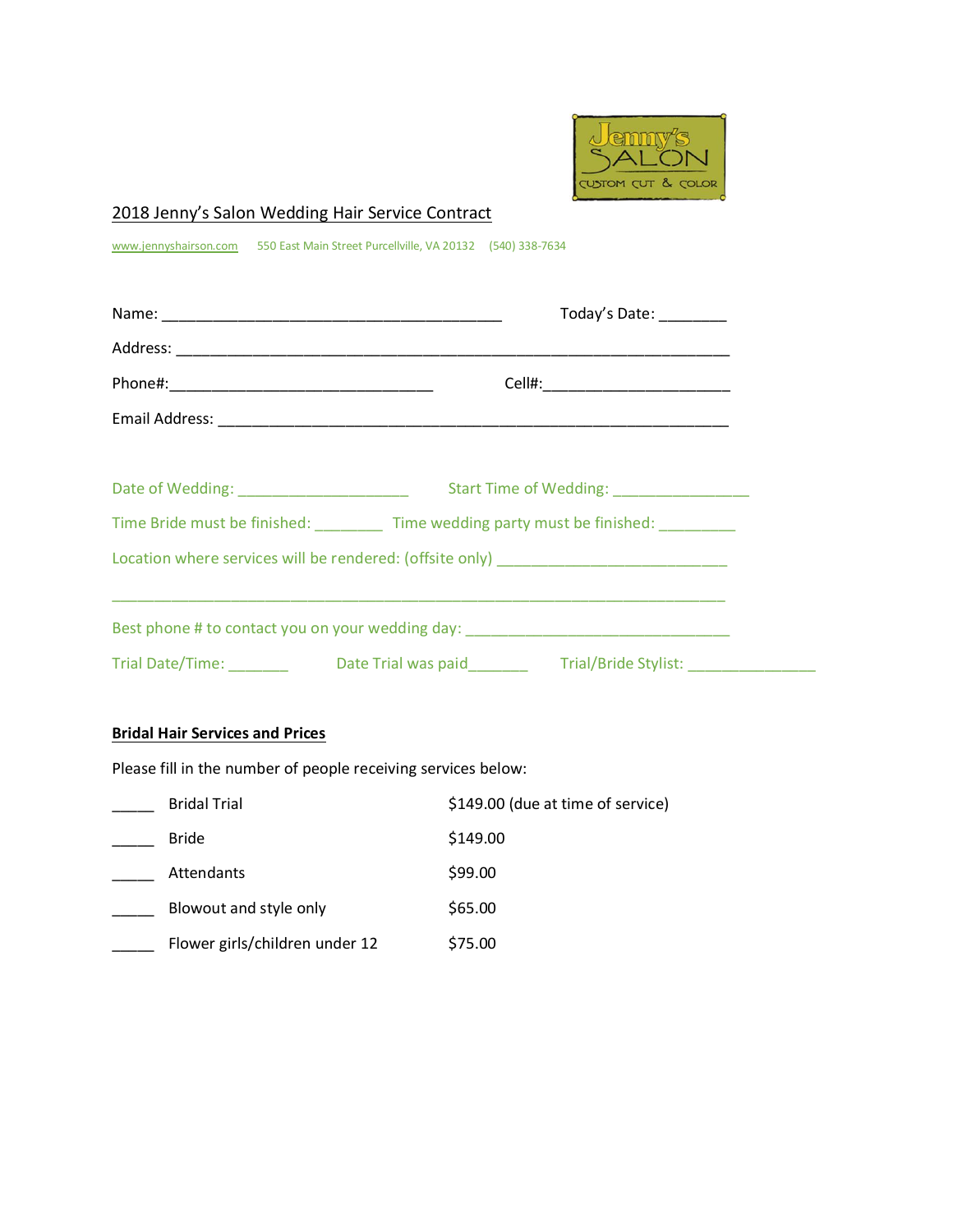Thank you for inquiring about our wedding hair services, please read over our policies below.

#### **Deposit Policy:**

We require a deposit of \$149.00 for the bride's day of hair. This ensures that the bride is taken care of and has less worry on the day of. We also require \$50.00 per person who is receiving services. This deposit secures their appointment. We cannot book any bridal parties without the full deposit collected. If you are paying for offsite services, there is a nonrefundable travel fee of \$350.00. The travel fee is due at the time of the deposit, in addition to that mentioned above. The cost of your bridal trial is \$149.00. This is paid at the time of your trial and not a part of the deposit. We will give a full refund or recommend another stylist if you are not satisfied with our services

#### **Cancellation Policy:**

You have 7 days before your wedding day to cancel or to add any additional guests to your bridal party. After those 7 days expire, you will not receive a refund or be allowed to add guests receiving services. You have until 72 hours prior to your wedding to make any changes to your already booked appointments. After the 72 hour mark, no changes will be permitted.

\_\_\_\_\_\_\_\_\_\_\_\_\_\_\_\_\_\_\_\_\_\_\_\_\_\_\_\_\_\_\_\_\_\_\_\_\_\_\_\_\_\_\_\_\_\_\_\_\_\_\_\_\_\_\_\_\_\_\_\_\_\_\_\_\_\_\_\_\_\_\_\_\_\_\_\_\_\_\_\_\_\_

\*No changes will be permitted unless you have spoken to a bridal coordinator

\*All pricing is non-negotiable and final

| <b>Deposits and Pending Charges</b>        |                                                                                                                                                                                                                                                                                                                                                                     |                                  |  |  |  |
|--------------------------------------------|---------------------------------------------------------------------------------------------------------------------------------------------------------------------------------------------------------------------------------------------------------------------------------------------------------------------------------------------------------------------|----------------------------------|--|--|--|
| <b>Bridal Hair</b>                         | \$149.00<br>Ś.                                                                                                                                                                                                                                                                                                                                                      |                                  |  |  |  |
| Attendants Hair                            | \$50.00 per attendant to be applied at their day of cost                                                                                                                                                                                                                                                                                                            |                                  |  |  |  |
| <b>Travel Fee</b>                          | $\begin{picture}(20,10) \put(0,0){\vector(1,0){100}} \put(15,0){\vector(1,0){100}} \put(15,0){\vector(1,0){100}} \put(15,0){\vector(1,0){100}} \put(15,0){\vector(1,0){100}} \put(15,0){\vector(1,0){100}} \put(15,0){\vector(1,0){100}} \put(15,0){\vector(1,0){100}} \put(15,0){\vector(1,0){100}} \put(15,0){\vector(1,0){100}} \put(15,0){\vector(1,0){100}} \$ |                                  |  |  |  |
| <b>Total Deposit</b>                       |                                                                                                                                                                                                                                                                                                                                                                     | Date payment received __________ |  |  |  |
| Remaining Balance                          | $\frac{1}{2}$ $\frac{1}{2}$ $\frac{1}{2}$ $\frac{1}{2}$ $\frac{1}{2}$ $\frac{1}{2}$ $\frac{1}{2}$ $\frac{1}{2}$ $\frac{1}{2}$ $\frac{1}{2}$ $\frac{1}{2}$ $\frac{1}{2}$ $\frac{1}{2}$ $\frac{1}{2}$ $\frac{1}{2}$ $\frac{1}{2}$ $\frac{1}{2}$ $\frac{1}{2}$ $\frac{1}{2}$ $\frac{1}{2}$ $\frac{1}{2}$ $\frac{1}{2}$                                                 |                                  |  |  |  |
| (Please check one)                         | Paying remaining balance in full on the day of the wedding: $\underline{\mathsf{L}}$<br>Bridal party paying remaining balance separately, on the day of the wedding: $\lfloor$                                                                                                                                                                                      |                                  |  |  |  |
| Form of payment (credit card or cash only) | Cash                                                                                                                                                                                                                                                                                                                                                                |                                  |  |  |  |
|                                            |                                                                                                                                                                                                                                                                                                                                                                     |                                  |  |  |  |
| <b>Brides Signature</b>                    |                                                                                                                                                                                                                                                                                                                                                                     |                                  |  |  |  |
| <b>Bridal Coordinator Signature</b>        |                                                                                                                                                                                                                                                                                                                                                                     | Date                             |  |  |  |